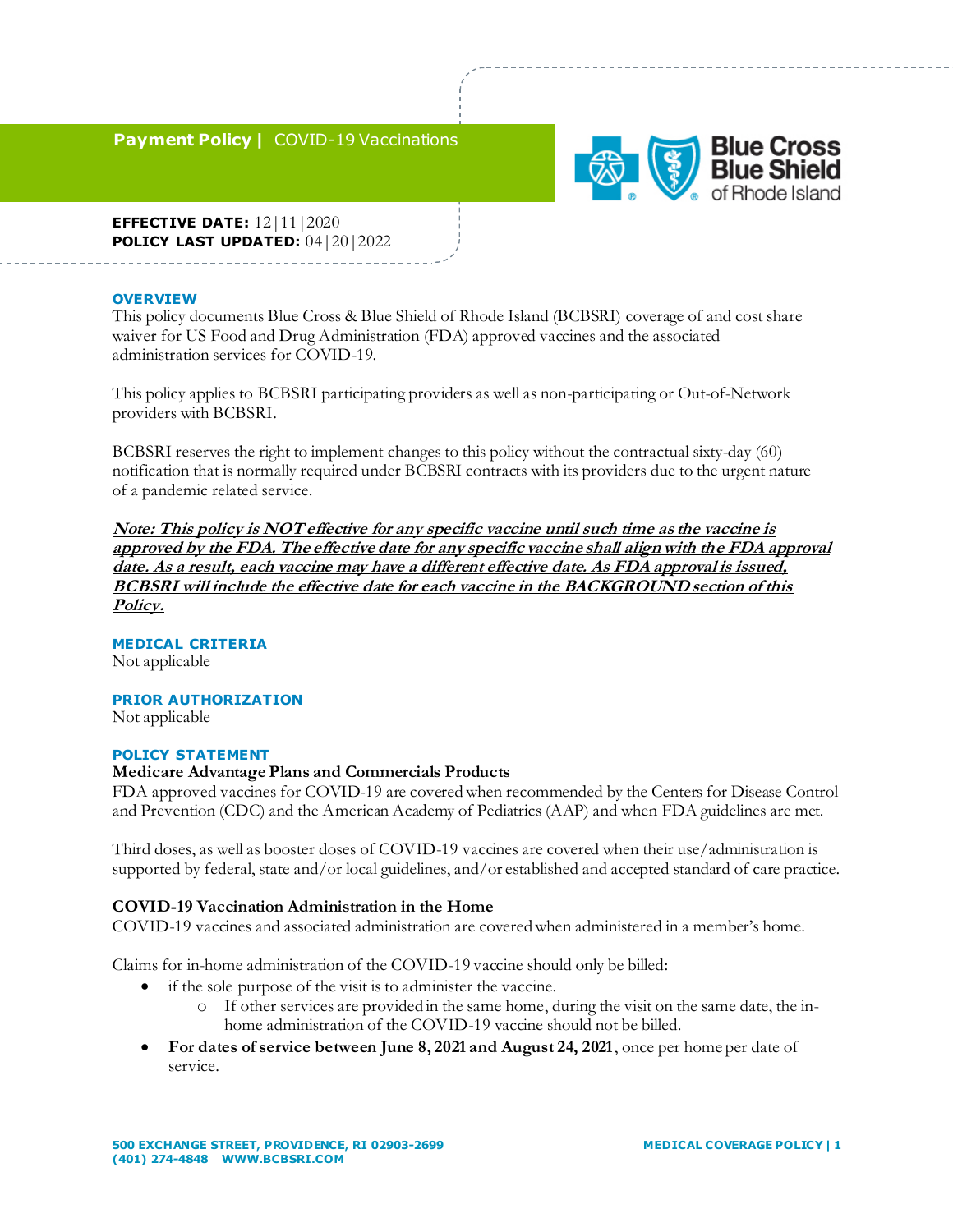- o If the COVID-19 vaccine is administered to more than one member in a single home, on the same date of service, the in-home administration service should only be billed once for one member.
- **For dates of service on or after August 24, 2021,** in-home administration of the COVID-19 vaccine can be billed for up to a maximum of 5 vaccine administration services per home unit or communal space within a single group living location; but only when fewer than 10 Medicare members receive a COVID-19 vaccine dose on the same day at the same group living location.
- Examples Effective August 24, 2021:
	- o COVID-19 vaccine administered on the same date to 2 members in the same home, both inhome administrations are eligible for reimbursement.
	- o COVID-19 vaccine administered on the same date to 9 members in the same home (including a communal space in a group living setting), 5 in-home administrations are eligible for reimbursement.
	- o COVID-19 vaccine administered on the same date to 12 members in the same home (including a communal space in a group living setting), 1 in-home administration is eligible for reimbursement. Only one in-home administration is billable in this circumstance because 10 or more members were vaccinated at the same location on the same date.
	- $\degree$  COVID-19 vaccine administered on the same date to 5 members in a communal space in a group living setting, and to 3 additional members in their individual rooms, all 8 administrations are eligible for reimbursement. All 5 administrations are billable, following the maximum allowance of 5 services per communal living space, plus 3 administrations provided to members in their individual rooms, and the total is not greater than 10.

In-home administration of COVID-19 vaccines is applicable to the following places of service:

- Homeless Shelter
- Prison/Correctional Facility
- Home
- Assisted Living Facility
- Group Home
- Temporary Lodging
- Nursing Facility
- Custodial Care Facility
- Ambulance-Land

See the Coding section for additional details regarding in-home administration.

# **Evaluation & Management and Vaccine Administration**

Evaluation & Management  $(E/M)$  services should not be filed along with the vaccine administration unless the E/M represents a separately identifiable service and modifier 25 is appended to the E/M code.

The submission of modifier 25 appended to a procedure code indicates that documentation is available in the patient's records, which supports the distinct, significant, separately identifiable nature of the E&M service submitted with modifier 25, and the fact that these records will be provided in a timely manner for review upon request.

Based on American Medical Association (AMA) CPT Coding guidelines, the CPT codes for the administration of the vaccine includes vaccine risk/benefit counseling when performed, and the time needed to monitor the member for any adverse reactions.

# **Example: It is considered incorrect coding to file code 99211 or any other E/M code when the intent of the visit is for the administration of COVID-19 vaccination only.**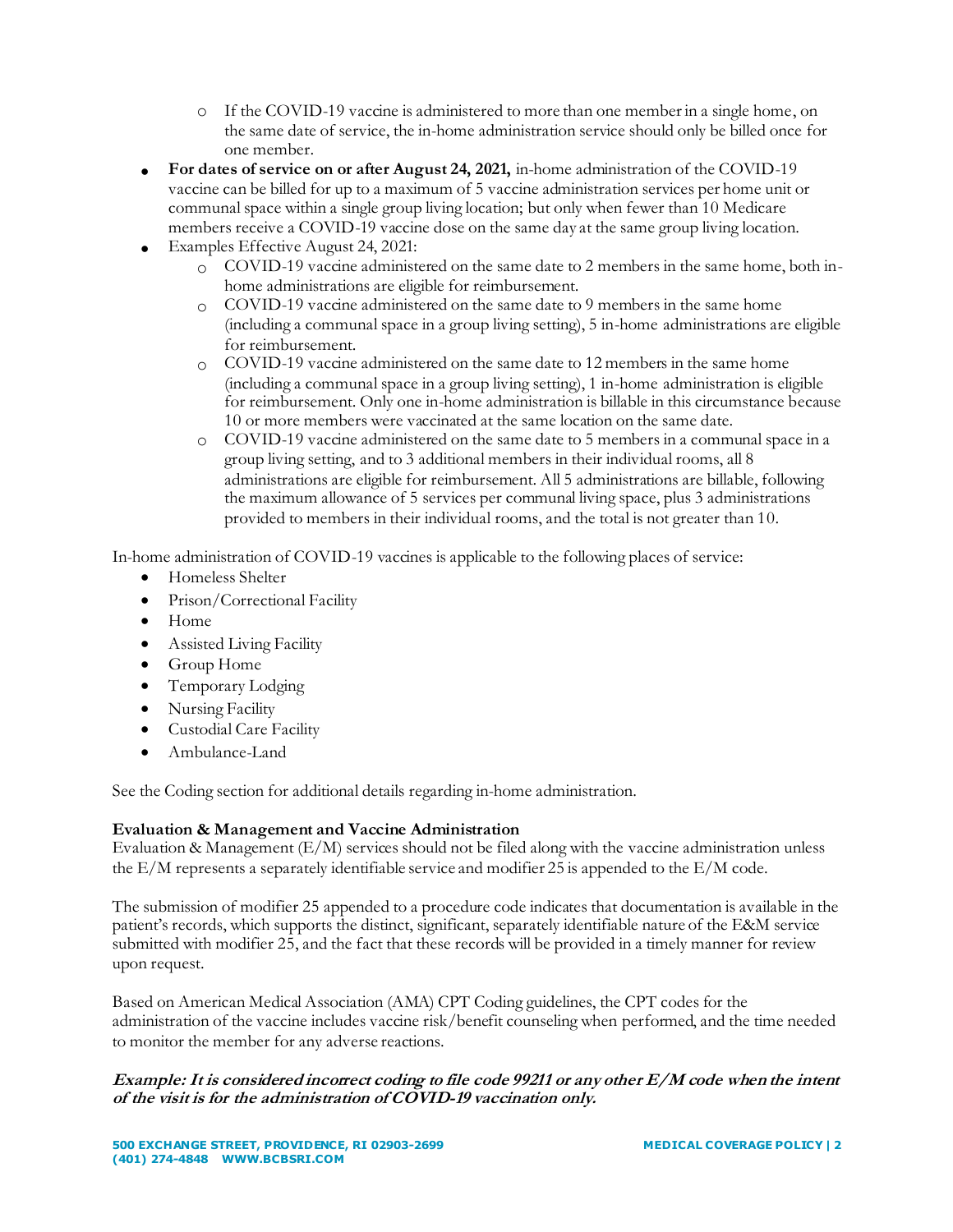BCBSRI policy is consistent with the Centers for Medicare & Medicaid Services (CMS) National Correct Coding Initiative (NCCI) Program. BCBSRI will be performing routine reviews of claim submissions for compliance with this Policy as well as correct coding and adherence to other BCBSRI policies. BCBSRI maintains the right to audit the services provided to our members, regardless of the participation status of the provider. All documentation must be available to BCBSRI upon request. Failure to produce the requested information may result in denial or retraction of payment.

### **COVERAGE**

BCBSRI will not impose any cost sharing (e.g. deductibles, copayments, and coinsurance) on vaccines or administration related services for COVID-19 during the timeframe this policy is in effect.

### **BACKGROUND**

### **Pfizer-BioNTech COVID-19 Vaccine**

On December 11, 2020, the U.S. Food and Drug Administration issued the first emergency use authorization (EUA) for a vaccine for the prevention of coronavirus disease 2019 (COVID-19) caused by severe acute respiratory syndrome coronavirus 2 (SARS-CoV-2) in individuals 16 years of age and older.

On May 10, 2021, the FDA expanded the emergency use authorization for the Pfizer-BioNTech COVID-19 Vaccine to include adolescents 12 through 15 years of age.

On June 25, 2021, the FDA revised the patient and provider fact sheets regarding the suggested increased risks of myocarditis (inflammation of the heart muscle) and pericarditis (inflammation of the tissue surrounding the heart) following vaccination.

On August 12, 2021, the FDA amended the Pfizer-BioNTech COVID-19 Vaccine EUA to allow for an additional dose.

The emergency use authorization allows the Pfizer-BioNTech COVID-19 Vaccine to be distributed in the U.S.

The FDA has determined that Pfizer-BioNTech COVID-19 Vaccine has met the statutory criteria for issuance of an EUA. The totality of the available data provides clear evidence that Pfizer-BioNTech COVID-19 Vaccine may be effective in preventing COVID-19.

The Pfizer-BioNTech COVID-19 Vaccine contains messenger RNA (mRNA), which is genetic material. The vaccine contains a small piece of the SARS-CoV-2 virus's mRNA that instructs cells in the body to make the virus's distinctive "spike" protein. When a person receives this vaccine, their body produces copies of the spike protein, which does not cause disease, but triggers the immune system to learn to react defensively, producing an immune response against SARS-CoV-2. Pfizer BioNTech COVID-19 Vaccine is administered as a series of two doses, three weeks apart.

On August 23, 2021, the U.S. Food and Drug Administration approved the first COVID-19 vaccine. The vaccine has been known as the Pfizer-BioNTech COVID-19 Vaccine, and will now be marketed as Comirnaty (koe-mir'-na-tee), for the prevention of COVID-19 disease in individuals 16 years of age and older. The vaccine also continues to be available under emergency use authorization (EUA), including for individuals 12 through 15 years of age and for the administration of a third dose.

On September, 22, 2021, the U.S. Food and Drug Administration amended the emergency use authorization (EUA) for the Pfizer-BioNTech COVID-19 Vaccine to allow for use of a single booster dose, to be administered at least six months after completion of the primary series in: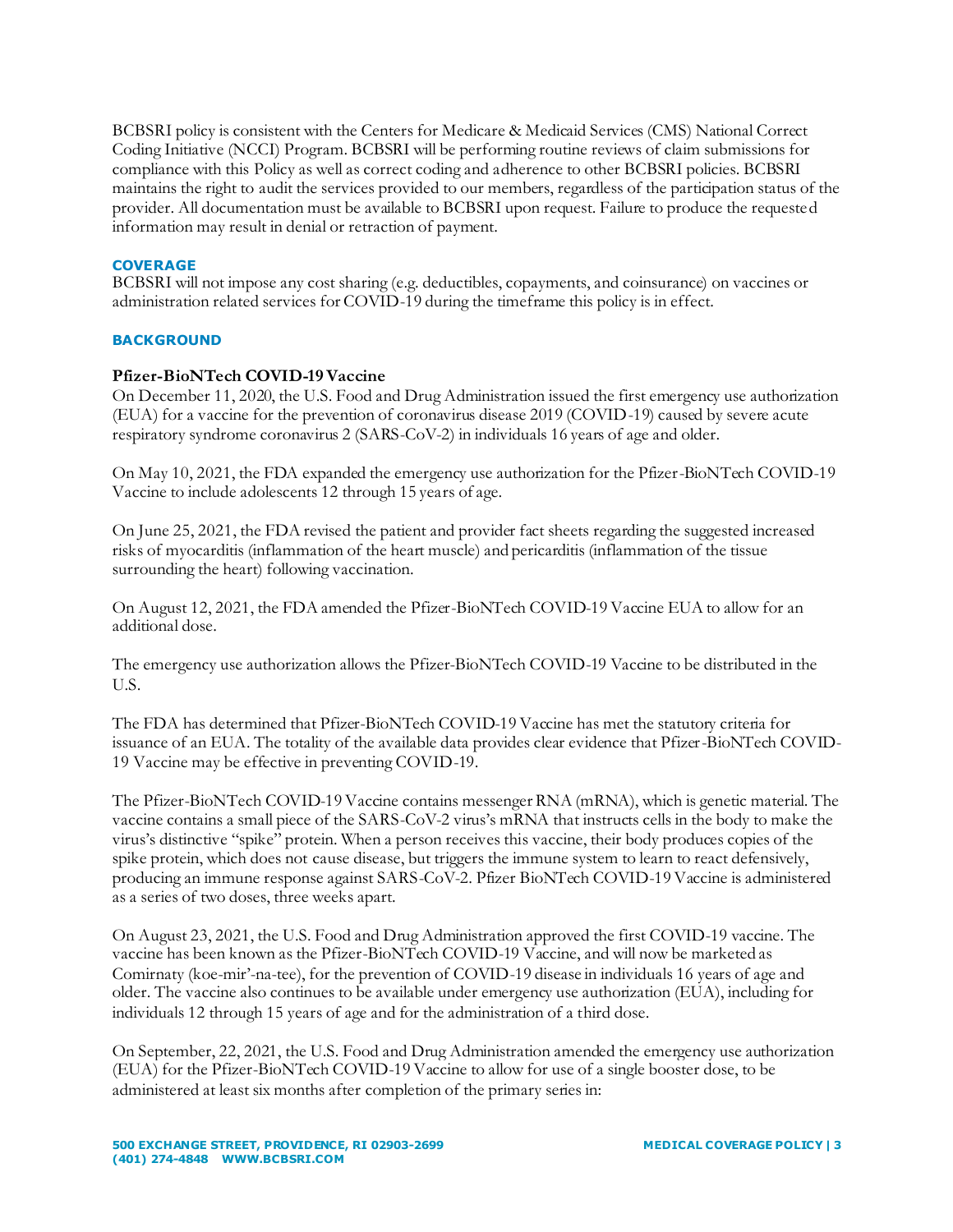- individuals 65 years of age and older;
- individuals 18 through 64 years of age at high risk of severe COVID-19; and
- individuals 18 through 64 years of age whose frequent institutional or occupational exposure to SARS-CoV-2 puts them at high risk of serious complications of COVID-19 including severe COVID-19.

On October 20, 2021, the FDA authorized the use of a heterologous (or "mix and match") booster dose in eligible populations with currently available (i.e., FDA-authorized or approved) COVID-19 vaccines. Therefore, Pfizer-BioNTech COVID-19 vaccine recipients falling into one of the authorized categories for boosters may receive the Moderna COVID-19 Vaccine (half dose), Pfizer-BioNTech COVID-19 Vaccine or Janssen COVID-19 Vaccine and should be given at least six months after completing the primary vaccination.

On October 29, 2021 the FDA authorized the emergency use of the Pfizer-BioNTech COVID-19 Vaccine for the prevention of COVID-19 to include children 5 through 11 years of age. The authorization was based on the FDA's thorough and transparent evaluation of the data that included input from independent advisory committee experts who overwhelmingly voted in favor of making the vaccine available to children in this age group.

On October 29, 2021 the FDA also authorized a manufacturing change for the vaccine to include a formulation that uses a different buffer; buffers help maintain a vaccine's pH (a measure of how acidic or alkaline a solution is) and stability. This new formulation is more stable at refrigerated temperatures for longer periods of time, permitting greater flexibility for vaccination providers. The new formulation of the vaccine developed by Pfizer Inc. contains Tris buffer, a commonly used buffer in a variety of other FDA-approved vaccines and other biologics, including products for use in children. The FDA evaluated manufacturing data to support the use of Pfizer-BioNTech COVID-19 Vaccine containing Tris buffer and concluded it does not present safety or effectiveness concerns.

Since Dec. 11, 2020, the Pfizer-BioNTech COVID-19 Vaccine has been available under EUA in individuals 16 years of age and older, and the authorization was expanded to include those 12 through 15 years of age on May 10, 2021. EUAs can be used by the FDA during public health emergencies to provide access to medical products that may be effective in preventing, diagnosing, or treating a disease, provided that the FDA determines that the known and potential benefits of a product, when used to prevent, diagnose, or treat the disease, outweigh the known and potential risks of the product.

FDA-approved vaccines undergo the agency's standard process for reviewing the quality, safety and effectiveness of medical products. For all vaccines, the FDA evaluates data and information included in the manufacturer's submission of a biologics license application (BLA). A BLA is a comprehensive document that is submitted to the agency providing very specific requirements. For Comirnaty, the BLA builds on the extensive data and information previously submitted that supported the EUA, such as preclinical and clinical data and information, as well as details of the manufacturing process, vaccine testing results to ensure vaccine quality, and inspections of the sites where the vaccine is made. The agency conducts its own analyses of the information in the BLA to make sure the vaccine is safe and effective and meets the FDA's standards for approval.

Comirnaty contains messenger RNA (mRNA), a kind of genetic material. The mRNA is used by the body to make a mimic of one of the proteins in the virus that causes COVID-19. The result of a person receiving this vaccine is that their immune system will ultimately react defensively to the virus that causes COVID-19. The mRNA in Comirnaty is only present in the body for a short time and is not incorporated into - nor does it alter - an individual's genetic material. Comirnaty has the same formulation as the EUA vaccine and is administered as a series of two doses, three weeks apart.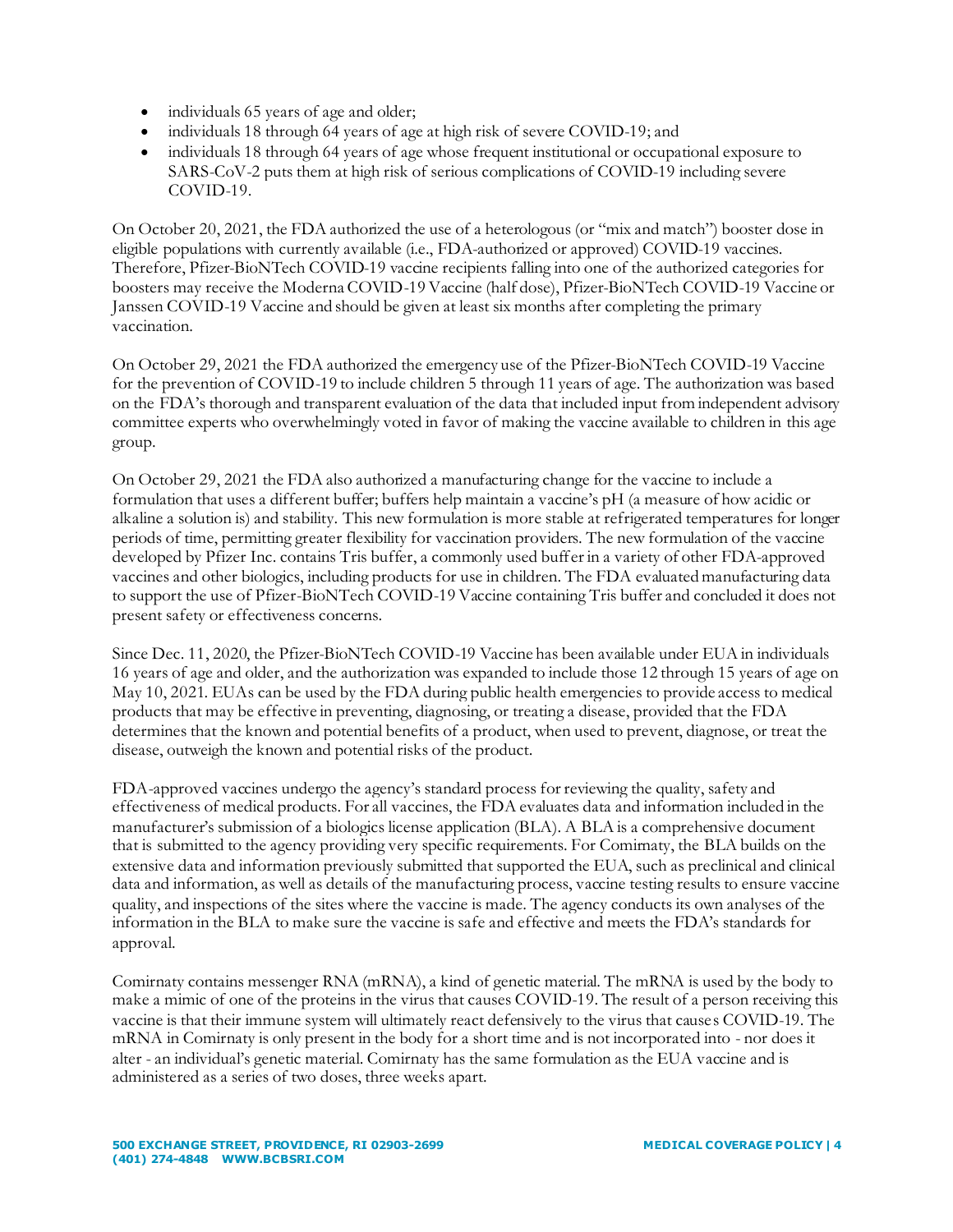# **Moderna COVID-19 Vaccine**

On December 18, 2020, the U.S. Food and Drug Administration issued an EUA for the second vaccine for the prevention of coronavirus disease 2019 (COVID-19) caused by severe acute respiratory syndrome coronavirus 2 (SARS-CoV-2).

On June 25, 2021, the FDA revised the patient and provider fact sheets regarding the suggested increased risks of myocarditis (inflammation of the heart muscle) and pericarditis (inflammation of the tissue surrounding the heart) following vaccination.

On August 12, 2021, the FDA amended the Moderna COVID-19 Vaccine EUA to allow for an additional dose to be given to certain immunocompromised individuals.

On October 20, 2021, the FDA amended the Moderna COVID-19 Vaccine EUA to allow for a single booster dose of the Moderna COVID-19 Vaccine administered at least 6 months after completion of the primary series to individuals:

- 65 years of age and older
- 18 through 64 years of age at high risk of severe COVID-19
- 18 through 64 years of age with frequent institutional or occupational exposure to SARS-CoV-2

On March 29, 2022, having concluded that revising this EUA is appropriate to protect the public health or safety under section 564(g)(2) of the Act, the FDA is reissuing the March 15, 2022 letter of authorization in its entirety with revisions incorporated to authorize:

1) the administration of a second booster dose of SPIKEVAX (COVID-19 Vaccine, mRNA) or the Moderna COVID-19 Vaccine at least 4 months after receipt of a first booster dose of any FDA authorized or approved COVID-19 vaccine to:

a) individuals 50 years of age and older; and

b) individuals 18 years of age or older who have undergone solid organ transplantation, or individuals 18 years of age or older who have been diagnosed with conditions that are considered to have an equivalent level of immunocompromise; and

2) a manufacturing change to include an additional presentation of the Moderna COVID19 Vaccine for booster vaccination doses only, which is supplied in multiple dose vials with dark blue caps and labels with a purple border.

This booster dose only presentation of the Moderna COVID-19 Vaccine is not authorized to provide a primary series dose.

The emergency use authorization allows the Moderna COVID-19 Vaccine to be distributed in the U.S. for use in individuals 18 years of age and older.

The FDA has determined that the Moderna COVID-19 Vaccine has met the statutory criteria for issuance of an EUA. The totality of the available data provides clear evidence that the Moderna COVID-19 Vaccine may be effective in preventing COVID-19. The data also show that the known and potential benefits outweigh the known and potential risks—supporting the company's request for the vaccine's use in people 18 years of age and older. In making this determination, the FDA can assure the public and medical community that it has conducted a thorough evaluation of the available safety, effectiveness, and manufacturing quality information.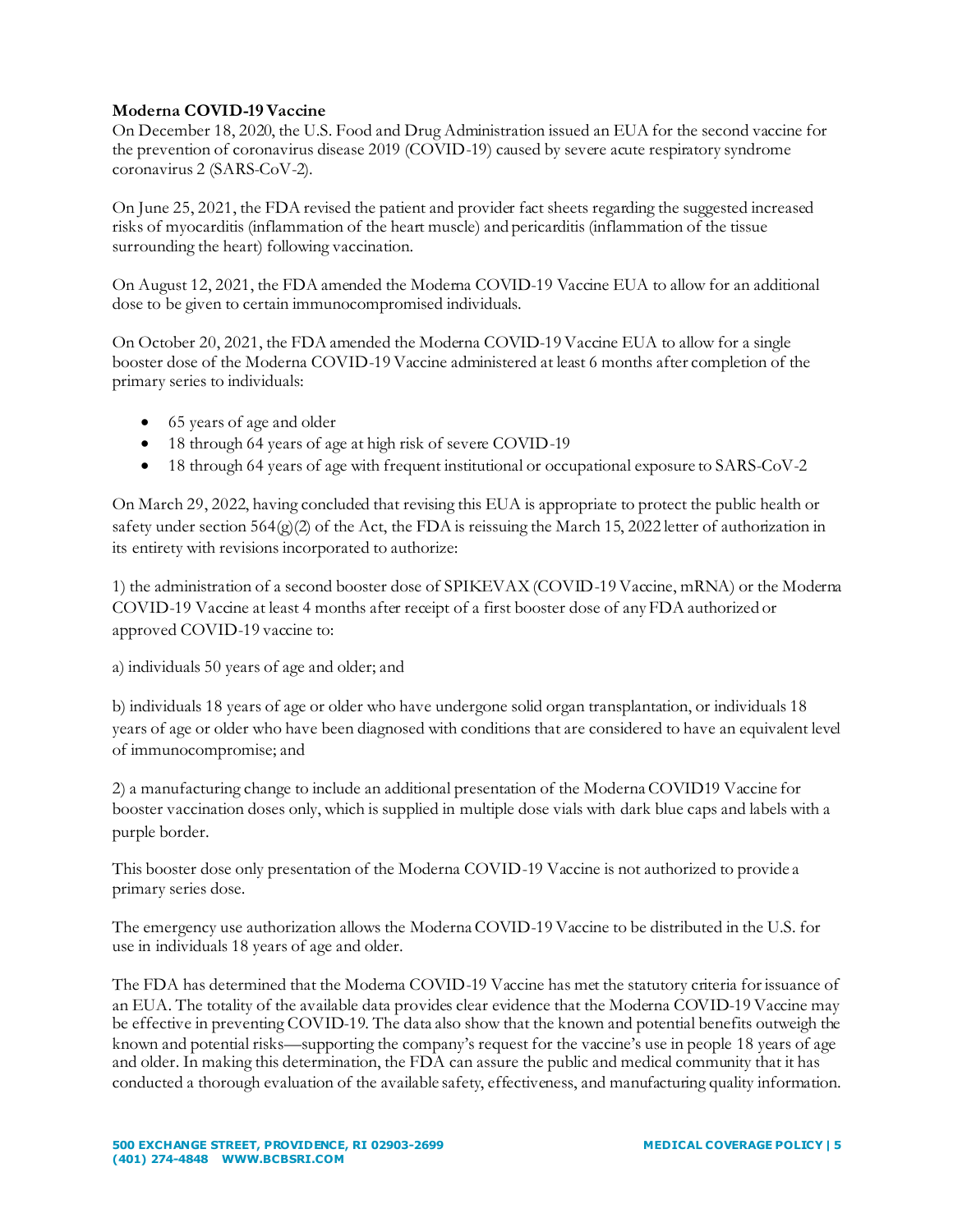The Moderna COVID-19 Vaccine contains messenger RNA (mRNA), which is genetic material. The vaccine contains a small piece of the SARS-CoV-2 virus's mRNA that instructs cells in the body to make the virus's distinctive "spike" protein. After a person receives this vaccine, their body produces copies of the spike protein, which does not cause disease, but triggers the immune system to learn to react defensively, producing an immune response against SARS-CoV-2.

# **Janssen COVID-19 Vaccine**

On February 27, 2021, the U.S. Food and Drug Administration issued an EUA for the third vaccine for the prevention of coronavirus disease 2019 (COVID-19) caused by severe acute respiratory syndrome coronavirus 2 (SARS-CoV-2).

On April 23, 2021, the FDA amended the EUA to include information about a very rare and serious type of blood clot in people who receive the vaccine.

On October 20, 2021, the FDA authorized a single booster dose of the Janssen (Johnson and Johnson) COVID-19 Vaccine administered at least 2 months after completion of the single-dose primary regimen to individuals 18 years of age and older. Also on October 20, 2021, the FDA authorized the use of a heterologous (or "mix and match") booster dose for currently available (i.e., FDA-authorized or approved) COVID-19 vaccines. Therefore, Janssen COVID-19 Vaccine recipients 18 years of age and older may receive a single booster dose of Janssen COVID-19 Vaccine, Moderna COVID-19 Vaccine (half dose) or Pfizer-BioNTech COVID-19 Vaccine at least two months after receiving their Janssen COVID-19 Vaccine primary vaccination.

The EUA allows the Janssen COVID-19 Vaccine to be distributed in the U.S for use in individuals 18 years of age and older.

The FDA has determined that the Janssen COVID-19 Vaccine has met the statutory criteria for issuance of an EUA. The totality of the available data provides clear evidence that the Janssen COVID-19 Vaccine may be effective in preventing COVID-19. The data also show that the vaccine's known and potential benefits outweigh its known and potential risks, supporting the company's request for the vaccine's use in people 18 years of age and older. In making this determination, the FDA can assure the public and medical community that it has conducted a thorough evaluation of the available safety, effectiveness and manufacturing quality information.

The Janssen COVID-19 Vaccine is manufactured using a specific type of virus called adenovirus type 26 (Ad26). The vaccine uses Ad26 to deliver a piece of the DNA, or genetic material, that is used to make the distinctive "spike" protein of the SARS-CoV-2 virus. While adenoviruses are a group of viruses that are relatively common, Ad26, which can cause cold symptoms and pink eye, has been modified for the vaccine so that it cannot replicate in the human body to cause illness. After a person receives this vaccine, the body can temporarily make the spike protein, which does not cause disease, but triggers the immune system to learn to react defensively, producing an immune response against SARS-CoV-2.

# **U.S. FDA COVID-19 Vaccine Emergency Use Authorization Dates**

- Pfizer-BioNTech COVID-19 Vaccine First and Second Dose (diluent reconstituted formulation), Ages 16 and older – December 11, 2020
- Pfizer-BioNTech COVID-19 Vaccine First and Second Dose (diluent reconstituted formulation), Ages 12 – 15 – May 10, 2021
- Pfizer-BioNTech COVID-19 Vaccine Third Dose (diluent reconstituted formulation), Ages 12 and older – August 12, 2021
- Pfizer-BioNTech COVID-19 Vaccine Booster Dose (diluent reconstituted formulation), Ages 18 and older - September 22, 2021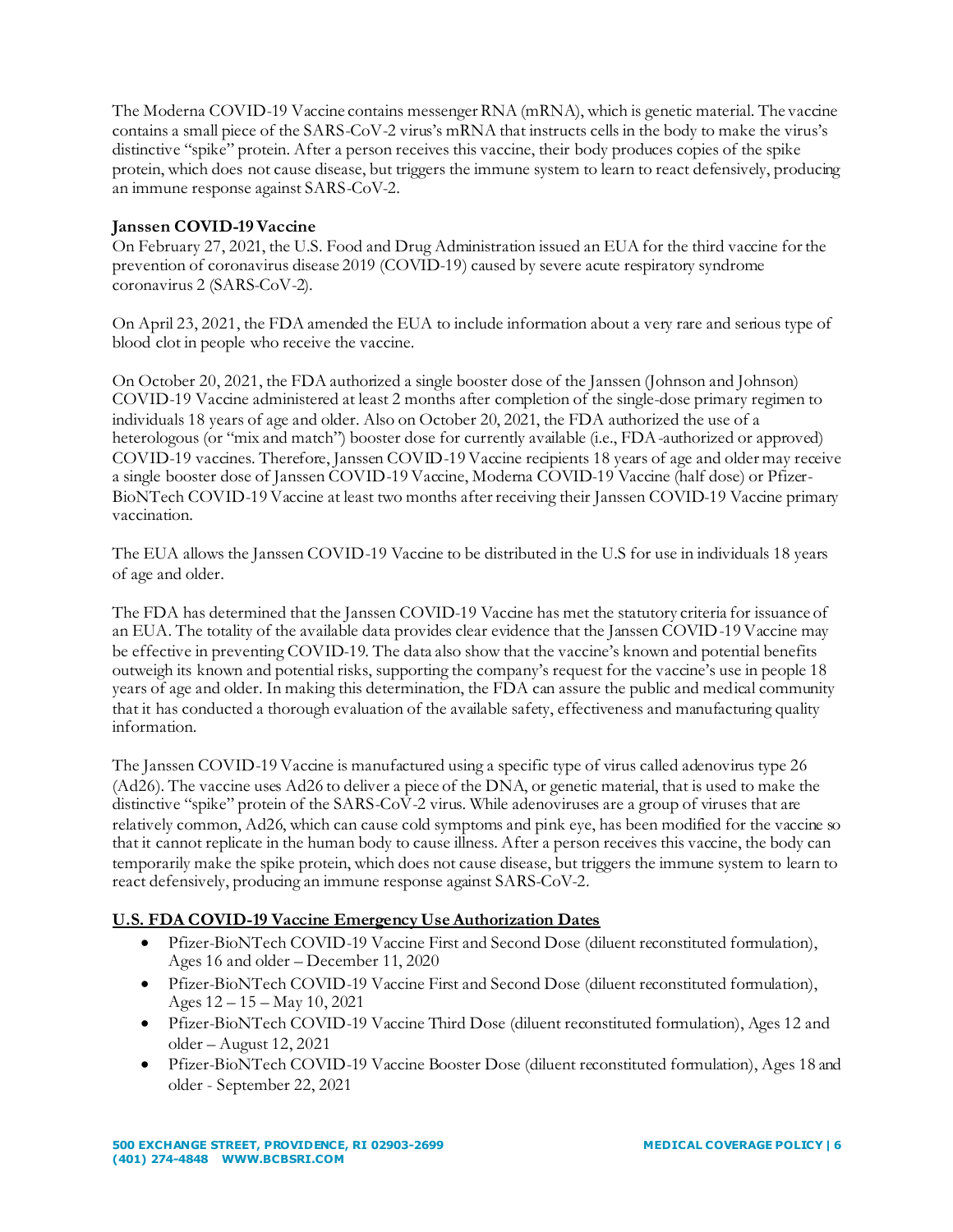- Pfizer-BioNTech COVID-19 Vaccine First and Second Dose (tris-sucrose formulation), Ages 5-11 years old – October 29, 2021
- Pfizer-BioNTech COVID-19 Vaccine Third Dose (tris-sucrose formulation), Ages 5-11 years old January 3, 2022
- Moderna COVID-19 Vaccine First and Second Dose, Ages 16 and older December 18, 2020
- Moderna COVID-19 Vaccine Third Dose, Ages 16 and older August 12, 2021
- Moderna COVID-19 Vaccine Booster Dose October 20, 2021
- Janssen COVID-19 Vaccine Single Dose, Ages 16 and older February 27, 2021
- Janssen COVID-19 Vaccine Booster Dose October 20, 2021

**NOTE:** As of October 5, 2021, the following have **NOT** received FDA Emergency Use Authorization.

- AstraZeneca COVID-19 Vaccine
- Novavax COVID-19 Vaccine

# **U.S. FDA COVID-19 Vaccine Approval Dates**

Pfizer-BioNTech COVID-19 Vaccine First and Second Dose (diluent reconstituted formulation), for ages 16 years and older – August 23, 2021

# **FDA Authorizes Additional Vaccine Dose for Certain Immunocompromised Individuals**

On August 12, 2021, the U.S. Food and Drug Administration amended the emergency use authorizations (EUAs) for both the Pfizer-BioNTech COVID-19 Vaccine and the Moderna COVID-19 Vaccine to allow for the use of an additional dose.

The Pfizer-BioNTech COVID-19 Vaccine is currently authorized for emergency use in individuals ages 12 and older, and the Moderna COVID-19 Vaccine is authorized for emergency use in individuals ages 18 and older. Both vaccines are administered as a series of two shots: the Pfizer-BioNTech COVID-19 Vaccine is administered three weeks apart, and the Moderna COVID-19 Vaccine is administered one month apart. The authorizations for these vaccines have been amended to allow for an additional, or third, dose to be administered at least 28 days following the two-dose regimen of the same vaccine to individuals 18 years of age or older (ages 12 or older for Pfizer-BioNTech).

According to the Centers for Disease Control and Prevention (CDC), the additional mRNA COVID-19 vaccine dose should be the same vaccine product as the initial 2-dose mRNA COVID-19 primary vaccine series (Pfizer-BioNTech or Moderna). If the mRNA COVID-19 vaccine product given for the first two doses is not available, the other mRNA COVID-19 vaccine product may be administered. A person should not receive more than three mRNA COVID-19 vaccine doses.

Until additional data are available, the additional dose of an mRNA COVID-19 vaccine should be administered at least 28 days after completion of the initial 2-dose mRNA COVID-19 vaccine series, based on expert opinion.

Currently there are insufficient data to support the use of an additional mRNA COVID-19 vaccine dose after a single-dose Janssen COVID-19 vaccination series in immunocompromised people. FDA and CDC are actively working to provide guidance on this issue.

# **Medicare Advantage Plans**

**In accordance with Center for Medicare and Medicaid Services (CMS) billing guidelines, codes for the vaccine and the administration of COVID-19 vaccines must be submitted to Original Medicare for all patients enrolled in Medicare Advantage in 2020 and 2021.**

**As a result, providers should not bill BCBSRI for any Medicare Advantage Plan services.**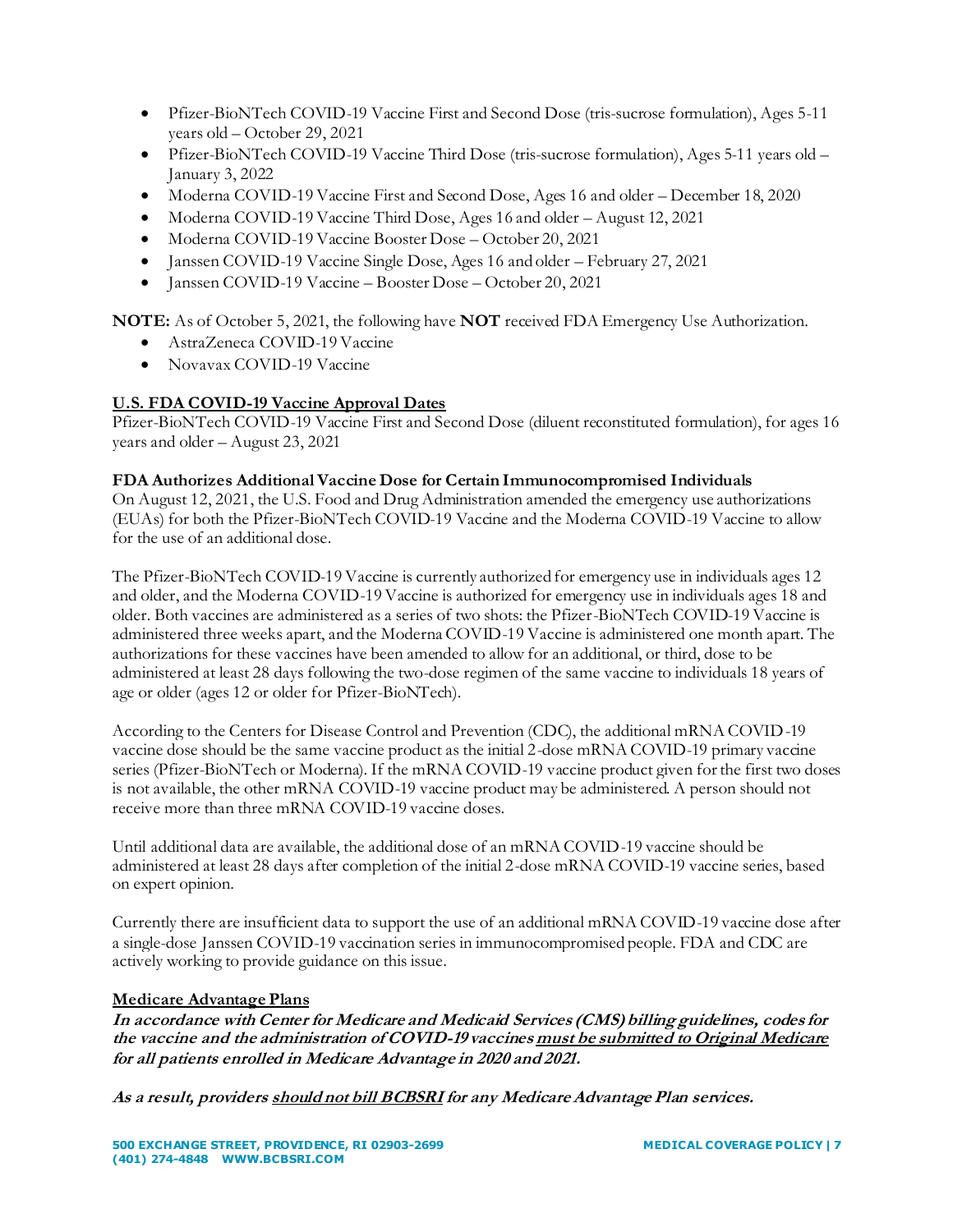# **CODING**

# **Medicare Advantage Plans and Commercial Products**

As with all services, providers should report the most appropriate ICD-10 diagnostic code(s) for any patient encounter. However, the following ICD-10 code is acceptable for administration of COVID-19 vaccine: **Z23 Encounter for immunization**

### **Claims Filing/Reimbursement Information**

### **Vaccines Supplied at No Cost to Provider**

Vaccines supplied to providers at no cost will not have any reimbursement made if filed by a provider. If a provider elects to submit a claim for the vaccine code itself, the claim will indicate a denial for the vaccine code/line item as a provider liability with no member liability as the member is not liable for any costs related to the actual vaccine.

### **Note: Providers should not append modifier 22 to the following vaccine codes, indicating the vaccine was purchased by the provider.**

### **COVID-19 Vaccination Administration in the Home**

When filing HCPCS code **M0201** for in-home administration of a COVID-19 vaccine, all the following must be filed:

- The appropriate CPT code for the specific vaccine product (see coding below), and
- The appropriate CPT code for the dose-specific COVID-19 vaccine administration (see coding below), and
- HCPCS code M0201 to identify that the vaccine was administered in the home.

See Policy Statement for guidelines regarding when it is appropriate to file for in-home administration. See grid below for M0201 code description.

### **CPT Codes for Vaccine Products and Vaccine Administration**

See Background section for FDA Emergency Use Authorization and Approval dates.

| <b>In-Home Administration of COVID-19 Vaccine</b><br>See additional coding instructions above.                                                                                                                                                 | <b>Medicare Advantage Plans</b>                                                                                                                                                                                                                                        | <b>Commercial Products</b>                                                                                             |
|------------------------------------------------------------------------------------------------------------------------------------------------------------------------------------------------------------------------------------------------|------------------------------------------------------------------------------------------------------------------------------------------------------------------------------------------------------------------------------------------------------------------------|------------------------------------------------------------------------------------------------------------------------|
| <b>M0201</b> COVID-19 vaccine administration inside a<br>patient's home; reported only once per individual<br>home, per date of service, when only COVID-<br>19 vaccine administration is performed at the patient's<br>home                   | Effective 10/11/20-12/31/21 -<br>Per CMS billing guidelines,<br>submit to Original Medicare<br>Do Not Bill to BCBSRI<br>Effective 1/1/22 - Covered and<br>Separately Reimbursed                                                                                        | Covered and Separately<br>Reimbursed                                                                                   |
|                                                                                                                                                                                                                                                |                                                                                                                                                                                                                                                                        |                                                                                                                        |
| <b>Pfizer-BioNTech COVID-19 Vaccine/Comirnaty</b><br>(Pfizer, Inc.)<br><b>VACCINE</b>                                                                                                                                                          | <b>Medicare Advantage Plans</b>                                                                                                                                                                                                                                        | <b>Commercial Products</b>                                                                                             |
| 91300 Severe acute respiratory syndrome coronavirus<br>2 (SARS-CoV-2) (Coronavirus disease [COVID-19])<br>vaccine, mRNA-LNP, spike protein, preservative free,<br>30 mcg/0.3mL dosage, <i>diluent reconstituted</i> , for<br>intramuscular use | Effective 10/11/20-12/31/21 -<br>Per CMS billing guidelines,<br>submit to Original Medicare<br>Do Not Bill to BCBSRI<br>Effective $1/1/22 -$<br>No reimbursement for claims<br>submitted to BCBSRI for vaccine<br>products health care providers<br>receive at no cost | No reimbursement for claims<br>submitted to BCBSRI for vaccine<br>products health care providers<br>receive at no cost |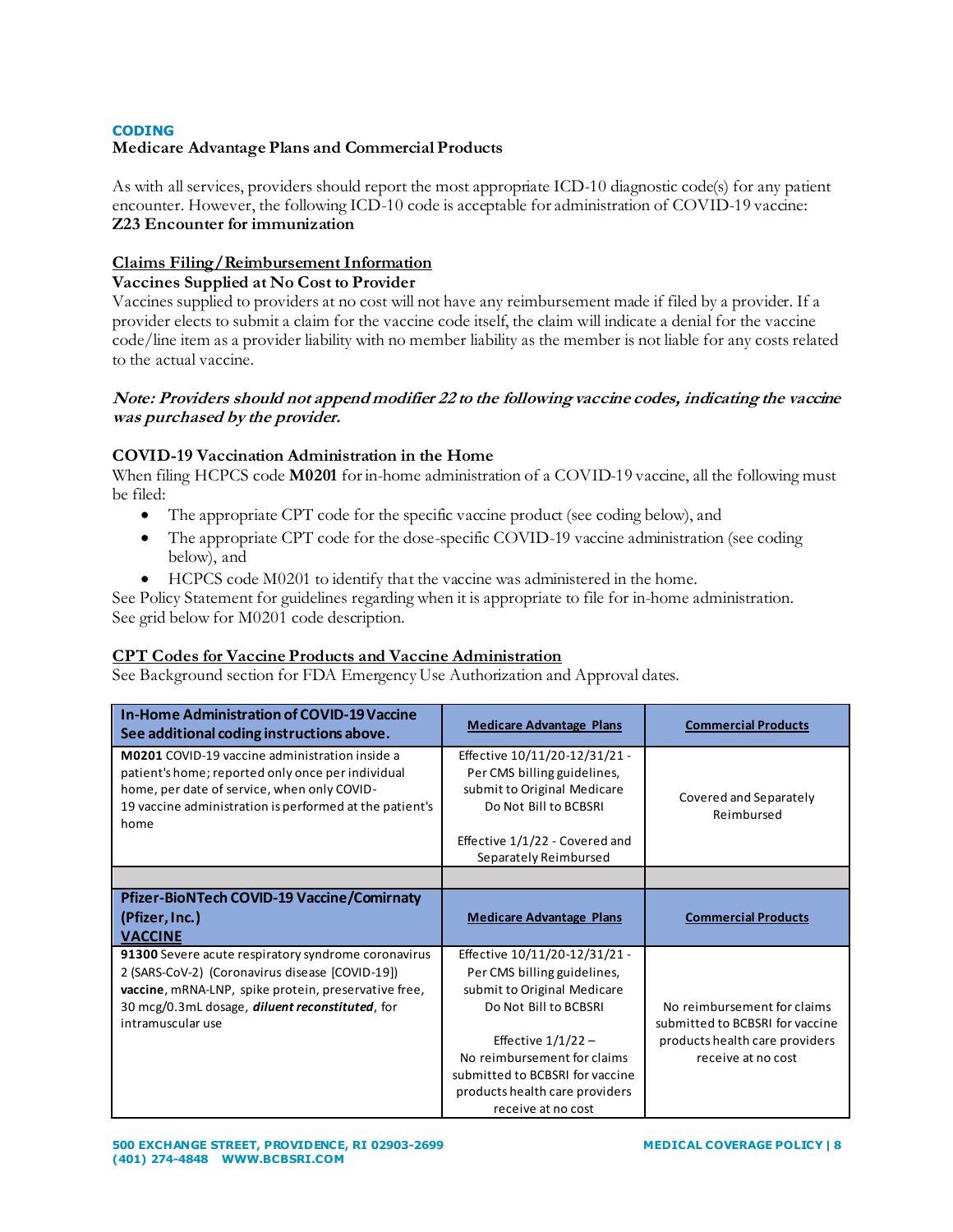| 91305 Severe acute respiratory syndrome coronavirus<br>2 (SARS-CoV2) (coronavirus disease [COVID-19])<br>vaccine, mRNA-LNP, spike protein, preservative free,<br>30 mcg/0.3 mL dosage, tris-sucrose formulation, for<br>intramuscular use                               | Effective 10/11/20-12/31/21 -<br>Per CMS billing guidelines,<br>submit to Original Medicare<br>Do Not Bill to BCBSRI<br>Effective $1/1/22 -$<br>No reimbursement for claims<br>submitted to BCBSRI for vaccine                                                         | No reimbursement for claims<br>submitted to BCBSRI for vaccine<br>products health care providers<br>receive at no cost |
|-------------------------------------------------------------------------------------------------------------------------------------------------------------------------------------------------------------------------------------------------------------------------|------------------------------------------------------------------------------------------------------------------------------------------------------------------------------------------------------------------------------------------------------------------------|------------------------------------------------------------------------------------------------------------------------|
|                                                                                                                                                                                                                                                                         | products health care providers<br>receive at no cost                                                                                                                                                                                                                   |                                                                                                                        |
| 91307<br>Severe acute respiratory syndrome<br>coronavirus 2 (SARS-CoV-2) (coronavirus disease<br>[COVID-19]) vaccine, mRNA-LNP, spike protein,<br>preservative free, 10 mcg/0.2 mL dosage, diluent<br>reconstituted, tris-sucrose formulation, for<br>intramuscular use | Effective 10/11/20-12/31/21 -<br>Per CMS billing guidelines,<br>submit to Original Medicare<br>Do Not Bill to BCBSRI<br>Effective $1/1/22 -$<br>No reimbursement for claims<br>submitted to BCBSRI for vaccine<br>products health care providers<br>receive at no cost | No reimbursement for claims<br>submitted to BCBSRI for vaccine<br>products health care providers<br>receive at no cost |

| Pfizer-BioNTech COVID-19 Vaccine/Comirnaty<br>(Pfizer, Inc.)<br><b>ADMINISTRATION</b>                                                                                                                                                                                                            | <b>Medicare Advantage Plans</b>                                                                                                                                                 | <b>Commercial Products</b>           |
|--------------------------------------------------------------------------------------------------------------------------------------------------------------------------------------------------------------------------------------------------------------------------------------------------|---------------------------------------------------------------------------------------------------------------------------------------------------------------------------------|--------------------------------------|
| 0001A Immunization administration by intramuscular<br>injection of severe acute respiratory syndrome<br>coronavirus 2 (SARS-CoV-2) (Coronavirus disease<br>[COVID-19]) vaccine, mRNA-LNP, spike protein,<br>preservative free, 30 mcg/0.3mL dosage, diluent<br>reconstituted; first dose         | Effective 10/11/20-12/31/21 -<br>Per CMS billing guidelines,<br>submit to Original Medicare<br>Do Not Bill to BCBSRI<br>Effective 1/1/22 - Covered and<br>Separately Reimbursed | Covered and Separately<br>Reimbursed |
| 0002A Immunization administration by intramuscular<br>injection of severe acute respiratory syndrome<br>coronavirus 2 (SARS-CoV-2) (Coronavirus disease<br>[COVID-19]) vaccine, mRNA-LNP, spike protein,<br>preservative free, 30 mcg/0.3mL dosage, diluent<br>reconstituted; second dose        | Effective 10/11/20-12/31/21 -<br>Per CMS billing guidelines,<br>submit to Original Medicare<br>Do Not Bill to BCBSRI<br>Effective 1/1/22 - Covered and<br>Separately Reimbursed | Covered and Separately<br>Reimbursed |
| 0003A Immunization administration by intramuscular<br>injection of severe acute respiratory syndrome<br>coronavirus 2 (SARS-CoV-2) (Coronavirus disease<br>[COVID-19]) vaccine, mRNA-LNP, spike protein,<br>preservative free, 30 mcg/0.3mL dosage, <i>diluent</i><br>reconstituted; third dose  | Effective 10/11/20-12/31/21 -<br>Per CMS billing guidelines,<br>submit to Original Medicare<br>Do Not Bill to BCBSRI<br>Effective 1/1/22 - Covered and<br>Separately Reimbursed | Covered and Separately<br>Reimbursed |
| 0004A Immunization administration by intramuscular<br>injection of severe acute respiratory syndrome<br>coronavirus 2 (SARSCoV-2) (coronavirus disease<br>[COVID-19]) vaccine, mRNALNP, spike protein,<br>preservative free, 30 mcg/0.3 mL dosage, <i>diluent</i><br>reconstituted; booster dose | Effective 10/11/20-12/31/21 -<br>Per CMS billing guidelines,<br>submit to Original Medicare<br>Do Not Bill to BCBSRI<br>Effective 1/1/22 - Covered and<br>Separately Reimbursed | Covered and Separately<br>Reimbursed |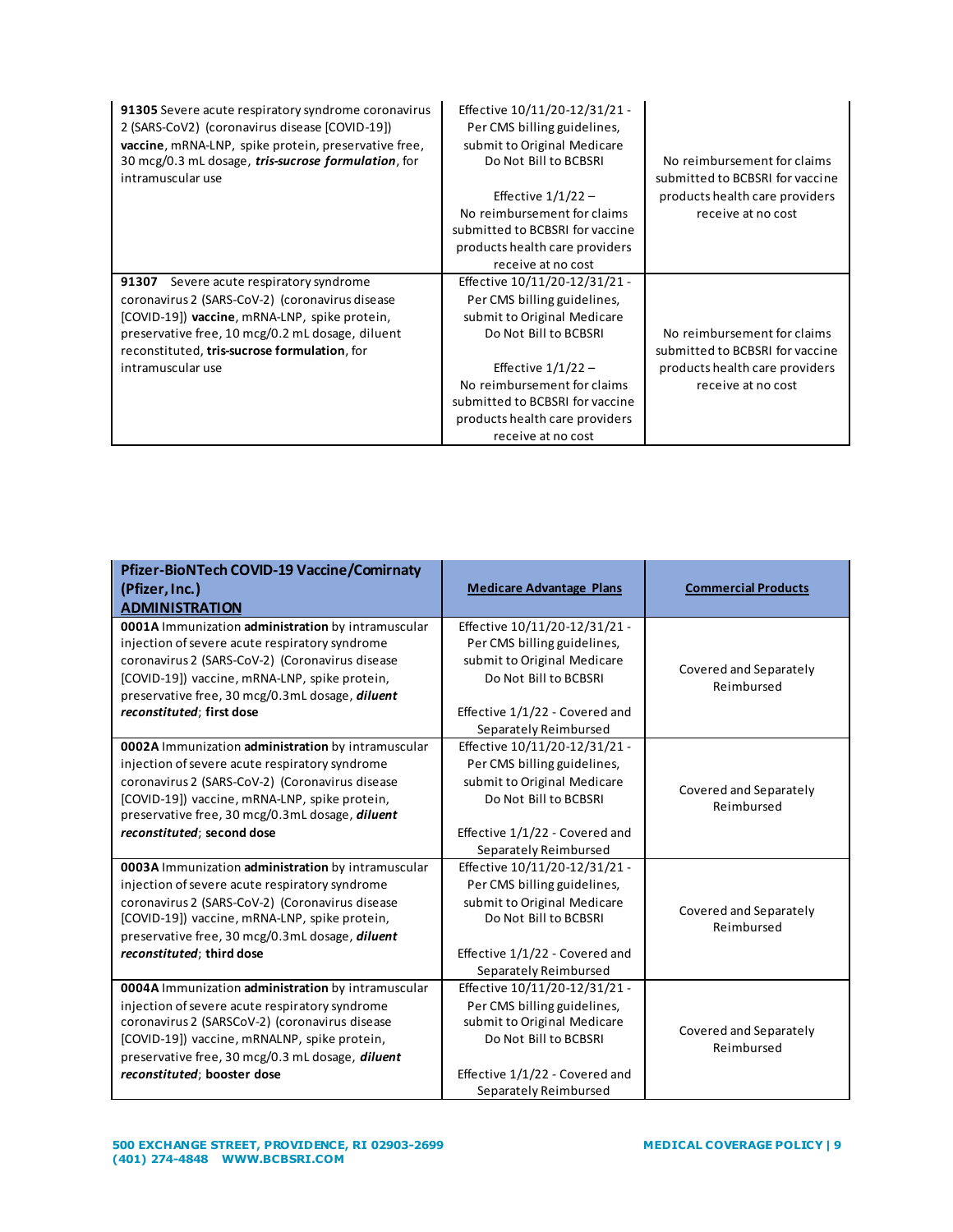| 0051A Immunization administration by intramuscular<br>injection of severe acute respiratory syndrome<br>coronavirus 2 (SARSCoV-2) (coronavirus disease<br>[COVID-19]) vaccine, mRNALNP, spike protein,<br>preservative free, 30 mcg/0.3 mL dosage, tris-sucrose<br>formulation; first dose  | Effective 10/11/20-12/31/21 -<br>Per CMS billing guidelines,<br>submit to Original Medicare<br>Do Not Bill to BCBSRI<br>Effective 1/1/22 - Covered and<br>Separately Reimbursed | Covered and Separately<br>Reimbursed |
|---------------------------------------------------------------------------------------------------------------------------------------------------------------------------------------------------------------------------------------------------------------------------------------------|---------------------------------------------------------------------------------------------------------------------------------------------------------------------------------|--------------------------------------|
| 0052A Immunization administration by intramuscular<br>injection of severe acute respiratory syndrome<br>coronavirus 2 (SARSCoV-2) (coronavirus disease<br>[COVID-19]) vaccine, mRNALNP, spike protein,<br>preservative free, 30 mcg/0.3 mL dosage, tris-sucrose<br>formulation; second dose | Effective 10/11/20-12/31/21 -<br>Per CMS billing guidelines,<br>submit to Original Medicare<br>Do Not Bill to BCBSRI<br>Effective 1/1/22 - Covered and<br>Separately Reimbursed | Covered and Separately<br>Reimbursed |
| 0053A Immunization administration by intramuscular<br>injection of severe acute respiratory syndrome<br>coronavirus 2 (SARSCoV-2) (coronavirus disease<br>[COVID-19]) vaccine, mRNALNP, spike protein,<br>preservative free, 30 mcg/0.3 mL dosage, tris-sucrose<br>formulation; third dose  | Effective 10/11/20-12/31/21 -<br>Per CMS billing guidelines,<br>submit to Original Medicare<br>Do Not Bill to BCBSRI<br>Effective 1/1/22 - Covered and<br>Separately Reimbursed | Covered and Separately<br>Reimbursed |

| 0054A Immunization administration by intramuscular<br>injection of severe acute respiratory syndrome<br>coronavirus 2 (SARSCoV-2) (coronavirus disease<br>[COVID-19]) vaccine, mRNALNP, spike protein,<br>preservative free, 30 mcg/0.3 mL dosage, tris-sucrose<br>formulation; booster dose                            | Effective 10/11/20-12/31/21 -<br>Per CMS billing guidelines,<br>submit to Original Medicare<br>Do Not Bill to BCBSRI<br>Effective 1/1/22 - Covered and<br>Separately Reimbursed | Covered and Separately<br>Reimbursed |
|-------------------------------------------------------------------------------------------------------------------------------------------------------------------------------------------------------------------------------------------------------------------------------------------------------------------------|---------------------------------------------------------------------------------------------------------------------------------------------------------------------------------|--------------------------------------|
| 0071A Immunization administration by<br>intramuscular injection of severe acute respiratory<br>syndrome coronavirus 2 (SARS-CoV-2) (coronavirus<br>disease [COVID-19]) vaccine, mRNA-LNP, spike<br>protein, preservative free, 10 mcg/0.2 mL dosage,<br>diluent reconstituted, tris-sucrose formulation; first<br>dose  | Effective 10/11/20-12/31/21 -<br>Per CMS billing guidelines,<br>submit to Original Medicare<br>Do Not Bill to BCBSRI<br>Effective 1/1/22 - Covered and<br>Separately Reimbursed | Covered and Separately<br>Reimbursed |
| 0072A Immunization administration by<br>intramuscular injection of severe acute respiratory<br>syndrome coronavirus 2 (SARS-CoV-2) (coronavirus<br>disease [COVID-19]) vaccine, mRNA-LNP, spike<br>protein, preservative free, 10 mcg/0.2 mL dosage,<br>diluent reconstituted, tris-sucrose formulation;<br>second dose | Effective 10/11/20-12/31/21 -<br>Per CMS billing guidelines,<br>submit to Original Medicare<br>Do Not Bill to BCBSRI<br>Effective 1/1/22 - Covered and<br>Separately Reimbursed | Covered and Separately<br>Reimbursed |
| 0073A Immunization administration by<br>intramuscular injection of severe acute respiratory<br>syndrome coronavirus 2 (SARS-CoV-2) (coronavirus<br>disease [COVID-19]) vaccine, mRNA-LNP, spike<br>protein, preservative free, 10 mcg/0.2 mL dosage,<br>diluent reconstituted, tris-sucrose formulation; third<br>dose  | Effective 10/11/20-12/31/21 -<br>Per CMS billing guidelines,<br>submit to Original Medicare<br>Do Not Bill to BCBSRI<br>Effective 1/3/22 - Covered and<br>Separately Reimbursed | Covered and Separately<br>Reimbursed |
|                                                                                                                                                                                                                                                                                                                         |                                                                                                                                                                                 |                                      |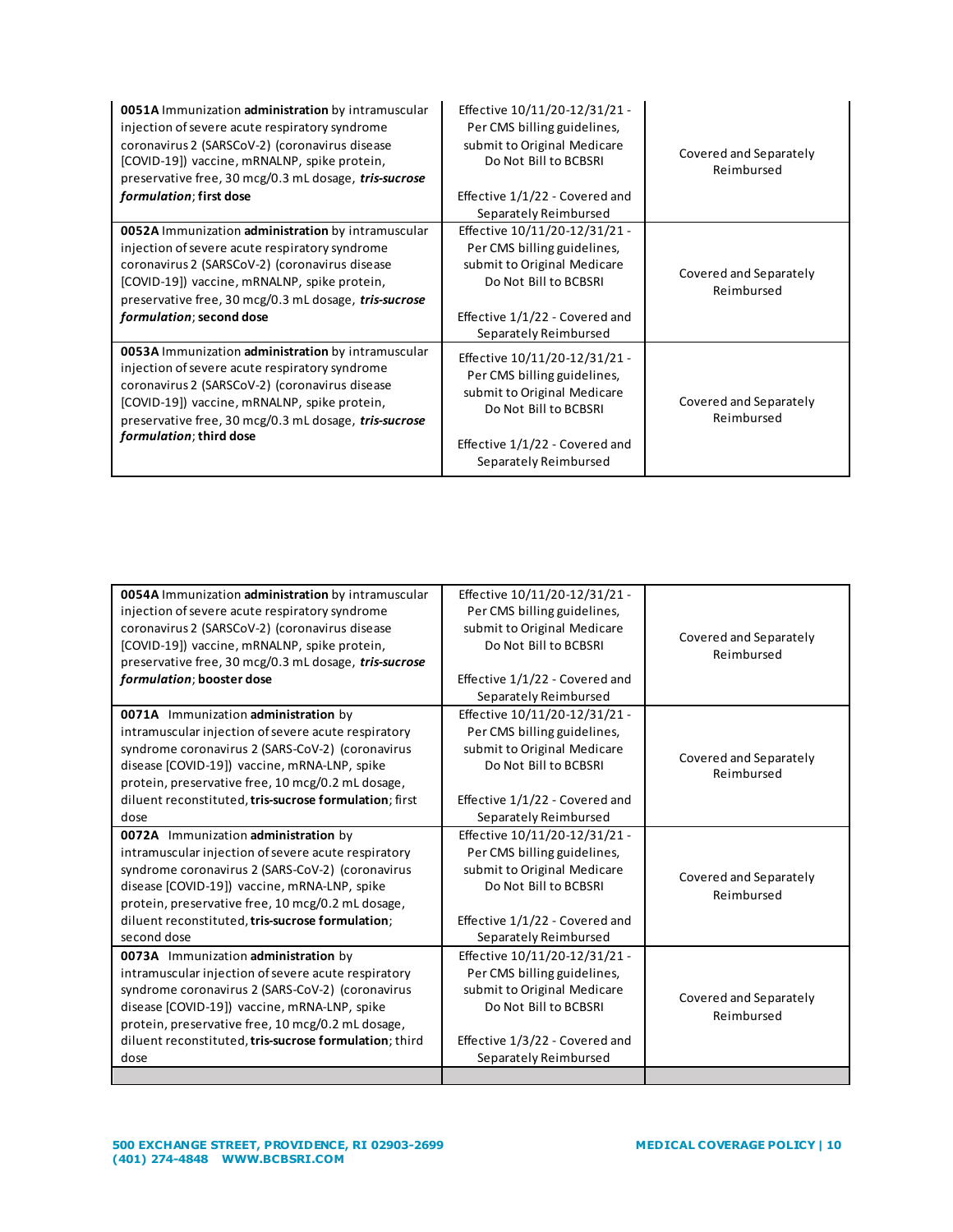| Moderna COVID-19 Vaccine (Moderna, Inc.)<br><b>VACCINE</b>                                                                                                                                                                                                          | <b>Medicare Advantage Plans</b>                                                                                                                                                                                                                                        | <b>Commercial Products</b>                                                                                             |
|---------------------------------------------------------------------------------------------------------------------------------------------------------------------------------------------------------------------------------------------------------------------|------------------------------------------------------------------------------------------------------------------------------------------------------------------------------------------------------------------------------------------------------------------------|------------------------------------------------------------------------------------------------------------------------|
| 91301 Severe acute respiratory syndrome coronavirus<br>2 (SARS-CoV-2) (Coronavirus disease [COVID-19])<br>vaccine, mRNA-LNP, spike protein, preservative free,<br>100 mcg/0.5mL dosage, for intramuscular use                                                       | Effective 10/11/20-12/31/21 -<br>Per CMS billing guidelines,<br>submit to Original Medicare<br>Do Not Bill to BCBSRI<br>Effective $1/1/22$ –<br>No reimbursement for claims<br>submitted to BCBSRI for vaccine<br>products health care providers<br>receive at no cost | No reimbursement for claims<br>submitted to BCBSRI for vaccine<br>products health care providers<br>receive at no cost |
| 91306 Severe acute respiratory syndrome coronavirus<br>2 (SARS-CoV2) (coronavirus disease [COVID-19])<br>vaccine, mRNA-LNP, spike protein, preservative free,<br>50 mcg/0.25 mL dosage, for intramuscular use                                                       | Effective 10/11/20-12/31/21 -<br>Per CMS billing guidelines,<br>submit to Original Medicare<br>Do Not Bill to BCBSRI<br>Effective $1/1/22$ –<br>No reimbursement for claims<br>submitted to BCBSRI for vaccine<br>products health care providers<br>receive at no cost | No reimbursement for claims<br>submitted to BCBSRI for vaccine<br>products health care providers<br>receive at no cost |
| 91309 Severe acute respiratory syndrome<br>coronavirus 2 (SARS-CoV-2)<br>(coronavirus disease [COVID-19])<br>vaccine, mRNA-LNP, spike protein,<br>preservative free, 50 mcg/0.5 mL<br>dosage, for intramuscular use                                                 | Effective $3/29/22$ -<br>No reimbursement for claims<br>submitted to BCBSRI for vaccine<br>products health care providers<br>receive at no cost                                                                                                                        | No reimbursement for claims<br>submitted to BCBSRI for vaccine<br>products health care providers<br>receive at no cost |
| Moderna COVID-19 Vaccine (Moderna, Inc.)<br><b>ADMINISTRATION</b>                                                                                                                                                                                                   | <b>Medicare Advantage Plans</b>                                                                                                                                                                                                                                        | <b>Commercial Products</b>                                                                                             |
| 0011A Immunization administration by intramuscular<br>injection of severe acute respiratory syndrome<br>coronavirus 2 (SARS-CoV-2) (Coronavirus disease<br>[COVID-19]) vaccine, mRNA-LNP, spike protein,<br>preservative free, 100 mcg/0.5mL dosage; first dose     | Effective 10/11/20-12/31/21 -<br>Per CMS billing guidelines,<br>submit to Original Medicare<br>Do Not Bill to BCBSRI<br>Effective 1/1/22 - Covered and<br>Separately Reimbursed                                                                                        | Covered and Separately<br>Reimbursed                                                                                   |
| 0012A Immunization administration by intramuscular<br>injection of severe acute respiratory syndrome<br>coronavirus 2 (SARS-CoV-2) (Coronavirus disease<br>[COVID-19]) vaccine, mRNA-LNP, spike protein,<br>preservative free, 100 mcg/0.5mL dosage; second<br>dose | Effective 10/11/20-12/31/21 -<br>Per CMS billing guidelines,<br>submit to Original Medicare<br>Do Not Bill to BCBSRI<br>Effective 1/1/22 - Covered and<br>Separately Reimbursed                                                                                        | Covered and Separately<br>Reimbursed                                                                                   |
| 0013A Immunization administration by intramuscular<br>injection of severe acute respiratory syndrome<br>coronavirus 2 (SARS-CoV-2) (Coronavirus disease<br>[COVID-19]) vaccine, mRNA-LNP, spike protein,<br>preservative free, 100 mcg/0.5mL dosage; third dose     | Effective 10/11/20-12/31/21 -<br>Per CMS billing guidelines,<br>submit to Original Medicare<br>Do Not Bill to BCBSRI<br>Effective 1/1/22 - Covered and<br>Separately Reimbursed                                                                                        | Covered and Separately<br>Reimbursed                                                                                   |
| 0064A Immunization administration by intramuscular<br>injection of severe acute respiratory syndrome<br>coronavirus 2 (SARSCoV-2) (coronavirus disease<br>[COVID-19]) vaccine, mRNALNP, spike protein,<br>preservative free, 50 mcg/0.25 mL dosage, booster<br>dose | Effective 10/11/20-12/31/21 -<br>Per CMS billing guidelines,<br>submit to Original Medicare<br>Do Not Bill to BCBSRI<br>Effective 1/1/22 - Covered and<br>Separately Reimbursed                                                                                        | Covered and Separately<br>Reimbursed                                                                                   |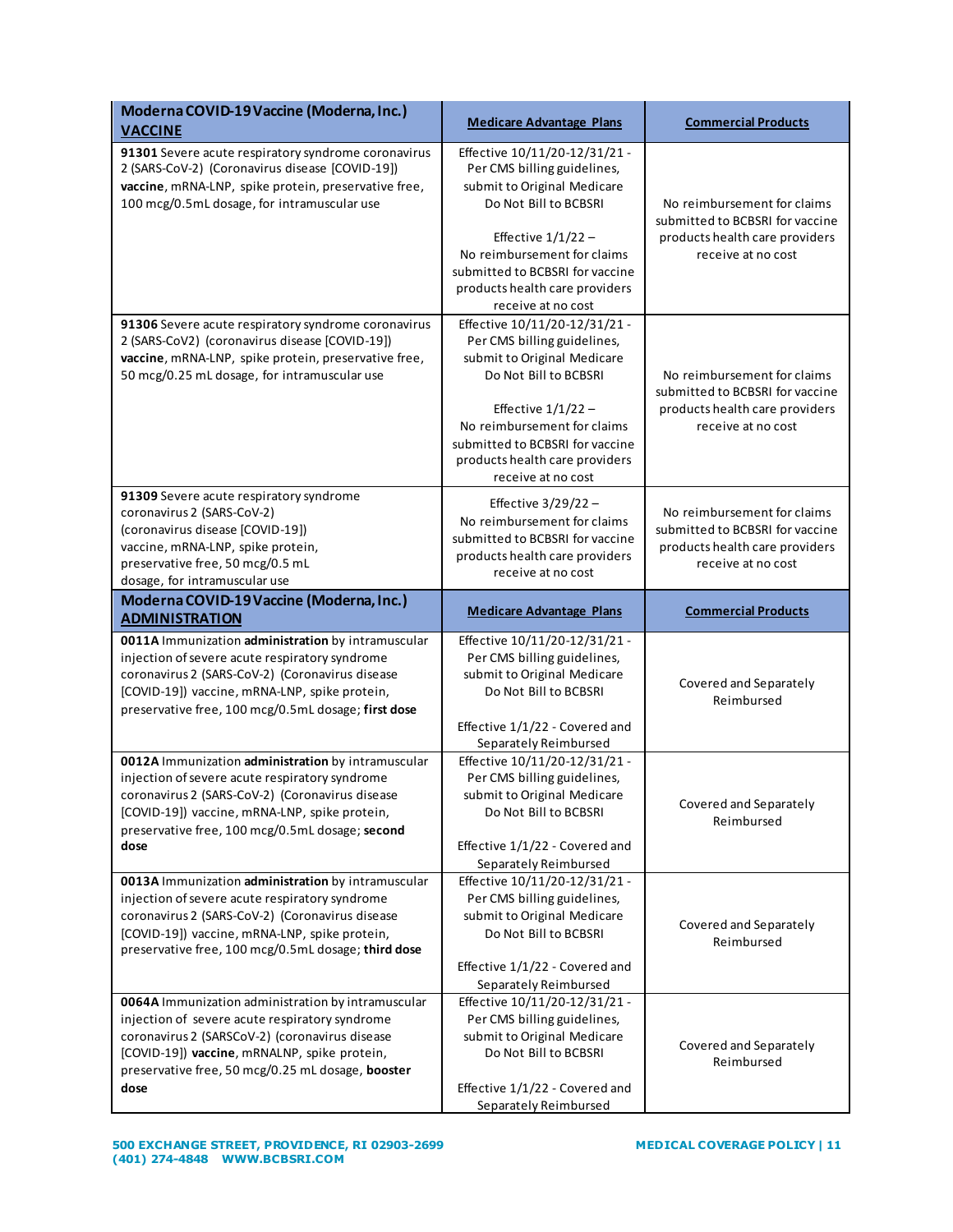| 0094A Immunization administration by<br>intramuscular injection of severe<br>acute respiratory syndrome<br>coronavirus 2 (SARS-CoV-2)<br>(coronavirus disease [COVID-19])<br>vaccine, mRNA-LNP, spike protein,<br>preservative free, 50 mcg/0.5 mL<br>dosage, booster dose                                        | Effective 3/29/22<br>Covered and Separately<br>Reimbursed                                                                                                                                                                                                              | Covered and Separately<br>Reimbursed                                                                                   |
|-------------------------------------------------------------------------------------------------------------------------------------------------------------------------------------------------------------------------------------------------------------------------------------------------------------------|------------------------------------------------------------------------------------------------------------------------------------------------------------------------------------------------------------------------------------------------------------------------|------------------------------------------------------------------------------------------------------------------------|
|                                                                                                                                                                                                                                                                                                                   |                                                                                                                                                                                                                                                                        |                                                                                                                        |
| Janssen COVID-19 Vaccine (Janssen)<br><b>VACCINE</b>                                                                                                                                                                                                                                                              | <b>Medicare Advantage Plans</b>                                                                                                                                                                                                                                        | <b>Commercial Products</b>                                                                                             |
| 91303 Severe acute respiratory syndrome coronavirus<br>2 (SARS-CoV-2) (coronavirus disease [COVID-19])<br>vaccine, DNA, spike protein, adenovirus type 26<br>(Ad26) vector, preservative free, 5x1010 viral<br>particles/0.5mL dosage, for intramuscular use                                                      | Effective 10/11/20-12/31/21 -<br>Per CMS billing guidelines,<br>submit to Original Medicare<br>Do Not Bill to BCBSRI<br>Effective $1/1/22$ -<br>No reimbursement for claims<br>submitted to BCBSRI for vaccine<br>products health care providers<br>receive at no cost | No reimbursement for claims<br>submitted to BCBSRI for vaccine<br>products health care providers<br>receive at no cost |
| Janssen COVID-19 Vaccine (Janssen)<br><b>ADMINISTRATION - SINGLE DOSE</b>                                                                                                                                                                                                                                         | <b>Medicare Advantage Plans</b>                                                                                                                                                                                                                                        | <b>Commercial Products</b>                                                                                             |
| 0031A Immunization administration by intramuscular<br>injection of severe acute respiratory syndrome<br>coronavirus 2 (SARSCoV-2) (coronavirus disease<br>[COVID-19]) vaccine, DNA, spike protein, adenovirus<br>type 26 (Ad26) vector, preservative free, 5x1010 viral<br>particles/0.5mL dosage, single dose    | Effective 10/11/20-12/31/21 -<br>Per CMS billing guidelines,<br>submit to Original Medicare<br>Do Not Bill to BCBSRI<br>Effective 1/1/22 - Covered and<br>Separately Reimbursed                                                                                        | Covered and Separately<br>Reimbursed                                                                                   |
| 0034A Immunization administration by<br>intramuscular injection of severe acute respiratory<br>syndrome coronavirus 2 (SARS-CoV-2) (coronavirus<br>disease [COVID-19]) vaccine, DNA, spike protein,<br>adenovirus type 26 (Ad26) vector, preservative free,<br>5x1010 viral particles/0.5 mL dosage; booster dose | Effective 10/11/20-12/31/21 -<br>Per CMS billing guidelines,<br>submit to Original Medicare<br>Do Not Bill to BCBSRI<br>Effective 1/1/22 - Covered and<br>Separately Reimbursed                                                                                        | Covered and Separately<br>Reimbursed                                                                                   |

| AstraZeneca COVID-19 Vaccine (AstraZeneca,                                                                                                                                                                                                                                 |                                 |                            |
|----------------------------------------------------------------------------------------------------------------------------------------------------------------------------------------------------------------------------------------------------------------------------|---------------------------------|----------------------------|
| Inc.]                                                                                                                                                                                                                                                                      | <b>Medicare Advantage Plans</b> | <b>Commercial Products</b> |
| <b>VACCINE</b>                                                                                                                                                                                                                                                             |                                 |                            |
| 91302 Severe acute respiratory syndrome coronavirus<br>2 (SARSCoV-2) (coronavirus disease [COVID-19])<br>vaccine, DNA, spike protein, chimpanzee adenovirus<br>Oxford 1 (ChAdOx1) vector, preservative free, 5x1010<br>viral particles/0.5mL dosage, for intramuscular use | PENDING FDA EUA APPROVAL        | PENDING FDA EUA APPROVAL   |
| AstraZeneca COVID-19 Vaccine (AstraZeneca,<br>Inc.]<br><b>ADMINISTRATION - FIRST and SECOND DOSE</b>                                                                                                                                                                       | <b>Medicare Advantage Plans</b> | <b>Commercial Products</b> |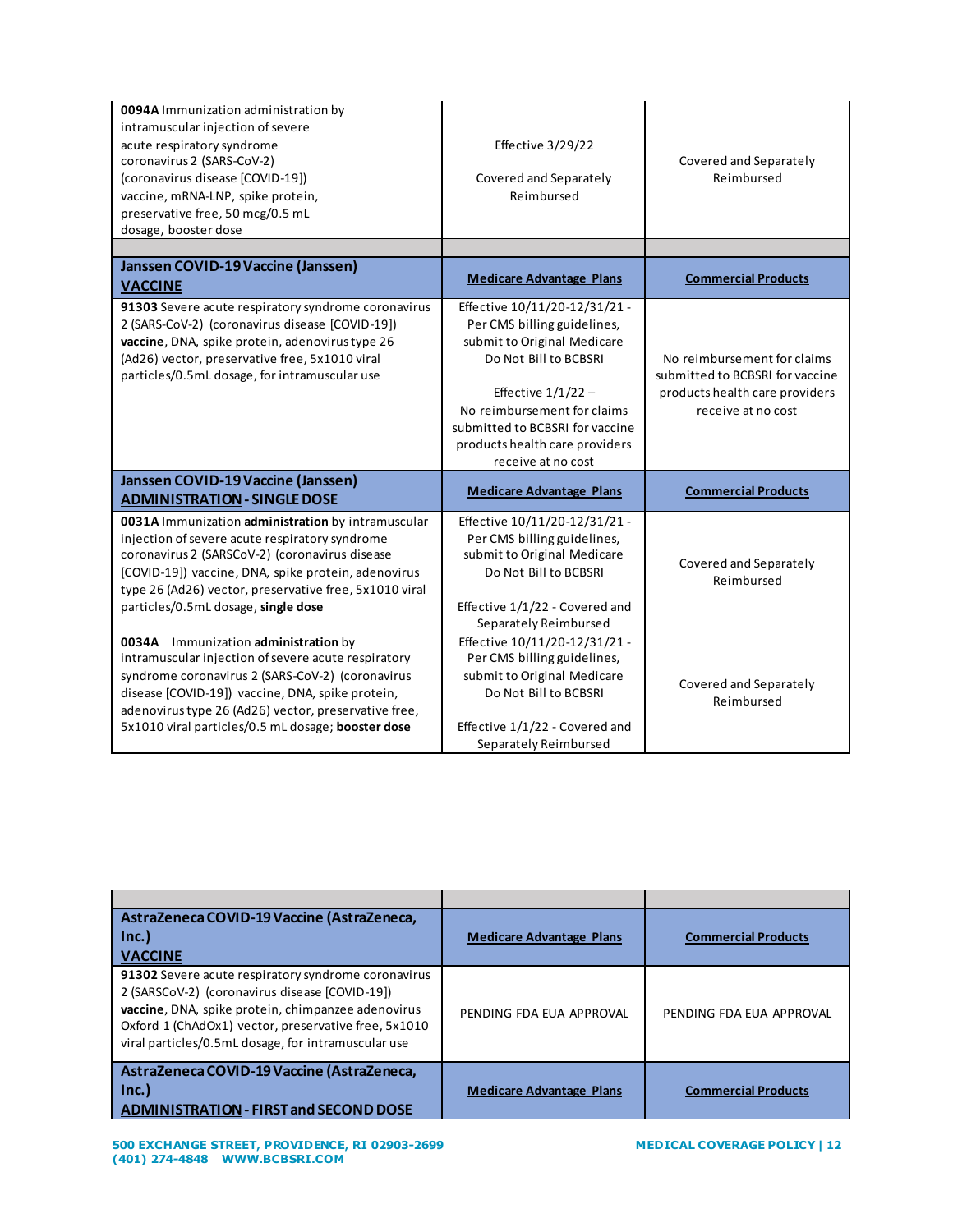| 0021A Immunization administration by intramuscular<br>injection of severe acute respiratory syndrome<br>coronavirus 2 (SARSCoV-2) (coronavirus disease<br>[COVID-19]) vaccine, DNA, spike protein, chimpanzee<br>adenovirus Oxford 1 (ChAdOx1) vector, preservative<br>free, 5x1010 viral particles/0.5mL dosage; first dose     | PENDING FDA EUA APPROVAL        | PENDING FDA EUA APPROVAL   |
|----------------------------------------------------------------------------------------------------------------------------------------------------------------------------------------------------------------------------------------------------------------------------------------------------------------------------------|---------------------------------|----------------------------|
| 0022A Immunization administration by intramuscular<br>injection of severe acute respiratory syndrome<br>coronavirus 2 (SARSCoV-2) (coronavirus disease<br>[COVID-19]) vaccine, DNA, spike protein, chimpanzee<br>adenovirus Oxford 1 (ChAdOx1) vector, preservative<br>free, 5x1010 viral particles/0.5mL dosage; second<br>dose | PENDING FDA EUA APPROVAL        | PENDING FDA EUA APPROVAL   |
|                                                                                                                                                                                                                                                                                                                                  |                                 |                            |
| Novavax COVID-19 Vaccine (Novavax, Inc.)<br><b>VACCINE</b>                                                                                                                                                                                                                                                                       | <b>Medicare Advantage Plans</b> | <b>Commercial Products</b> |
| 91304 Severe acute respiratory syndrome coronavirus<br>2 (SARSCoV-2) (coronavirus disease [COVID-19])<br>vaccine, recombinant spike protein nanoparticle,<br>saponin-based adjuvant, preservative free, 5<br>mcg/0.5mL dosage, for intramuscular use                                                                             | PENDING FDA EUA APPROVAL        | PENDING FDA EUA APPROVAL   |
| Novavax COVID-19 Vaccine (Novavax, Inc.)<br><b>ADMINISTRATION - FIRST and SECOND DOSE</b>                                                                                                                                                                                                                                        | <b>Medicare Advantage Plans</b> | <b>Commercial Products</b> |
| 0041A Immunization administration by intramuscular<br>injection of severe acute respiratory syndrome<br>coronavirus 2 (SARSCoV-2) (coronavirus disease<br>[COVID-19]) vaccine, recombinant spike protein<br>nanoparticle, saponin-based adjuvant, preservative<br>free, 5 mcg/0.5mL dosage, first dose                           | PENDING FDA EUA APPROVAL        | PENDING FDA EUA APPROVAL   |
| 0042A Immunization administration by intramuscular<br>injection of severe acute respiratory syndrome<br>coronavirus 2 (SARSCoV-2) (coronavirus disease<br>[COVID-19]) vaccine, recombinant spike protein<br>nanoparticle, saponin-based adjuvant, preservative<br>free, 5 mcg/0.5mL dosage, second dose                          | PENDING FDA EUA APPROVAL        | PENDING FDA EUA APPROVAL   |

### **RELATED POLICIES**

Coding and Payment Guidelines COVID-19 Monoclonal Antibody Treatment **TEMPORARY** Cost Share Waiver for Treatment of Confirmed Cases of COVID-19 During the COVID-19 Crisis **TEMPORARY** COVID-19 Diagnostic Testing **TEMPORARY** Timely Filing Limit Extension Policy – Additional 180 Days During the COVID-19 Crisis **TEMPORARY** Encounter for Determination of Need for COVID-19 Diagnostic Testing

# **PUBLISHED**

BCBSRI's website Provider Update June 2022 Provider Update, January 2022 Provider Update, February 2021

#### **REFERENCES**

1. U.S. Food and Drug Administration[. FDA Takes Key Action in Fight Against COVID-19 By Issuing](https://www.fda.gov/news-events/press-announcements/fda-takes-key-action-fight-against-covid-19-issuing-emergency-use-authorization-first-covid-19)  [Emergency Use Authorization for First](https://www.fda.gov/news-events/press-announcements/fda-takes-key-action-fight-against-covid-19-issuing-emergency-use-authorization-first-covid-19) COVID-19 Vaccine | FDA